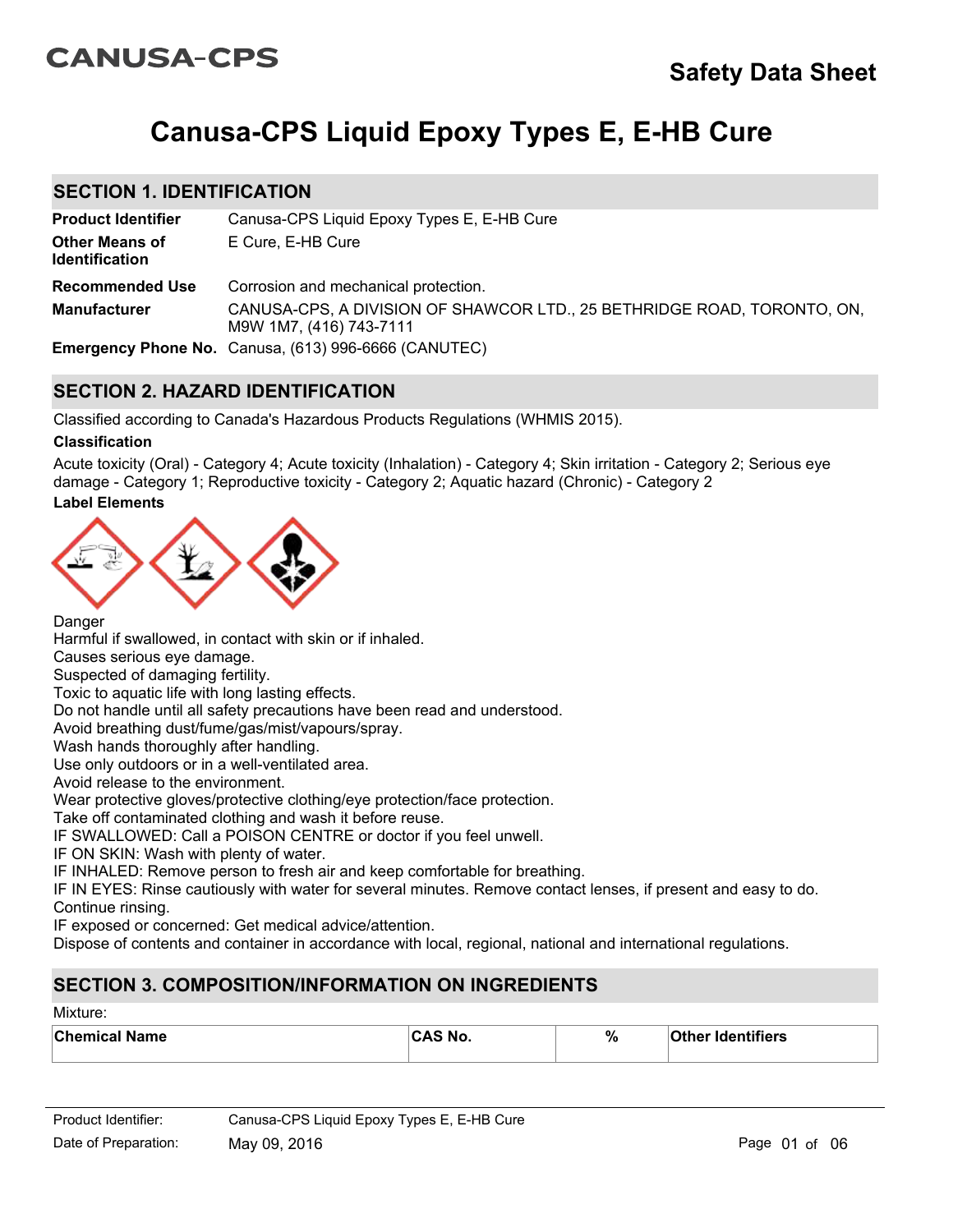| <b>AMINOETHYLPIPERAZINE</b>                     | $140 - 31 - 8$ | 10-50     |  |
|-------------------------------------------------|----------------|-----------|--|
| PHENOL 4,4'- (1-METHYLETHYLIDENE)BIS-           | 80-05-7        | 10-40     |  |
| 4-Nonylphenol, branched (mixed isomers)         | 84852-15-3     | 10-30     |  |
| Amines, polyethylenepoly-                       | 68131-73-7     | $1 - 15$  |  |
| Benzyl alcohol                                  | $100 - 51 - 6$ | $1 - 10$  |  |
| Benzylamine, N,N-dimethyl-                      | 103-83-3       | $1 - 10$  |  |
| Ethylenediamine, N-(3-(trimethoxysilyl)propyl)- | 1760-24-3      | $1 - 5$   |  |
| n-Nonylphenol (mixed isomers)                   | 25154-52-3     | $0 - 2$   |  |
| Tetraethylenepentamine                          | $112 - 57 - 2$ | $0.1 - 5$ |  |

# **SECTION 4. FIRST-AID MEASURES**

### **First-aid Measures**

### **Inhalation**

Move to fresh air. If symptoms persist seek medical attention.

### **Skin Contact**

Take off contaminated clothing, shoes and leather goods (e.g. watchbands, belts). Immediately wash gently and thoroughly with lukewarm, gently flowing water and mild soap for 15-20 minutes.

### **Eye Contact**

Immediately rinse the contaminated eye(s) with lukewarm, gently flowing water for 15-20 minutes, while holding the eyelid(s) open. Get medical attention.

### **Ingestion**

Do not induce vomiting. Immediately call a Poison Centre or doctor.

# **SECTION 5. FIRE-FIGHTING MEASURES**

### **Extinguishing Media**

### **Suitable Extinguishing Media**

Carbon dioxide, dry chemical powder, appropriate foam, water spray or fog.

#### **Specific Hazards Arising from the Product**

Oxides of carbon and nitrogen; carboxylic acids; aldehydes.

### **Special Protective Equipment and Precautions for Fire-fighters**

Do not use direct stream of water.

Self-contained breathing apparatus and full protective clothing.

# **SECTION 6. ACCIDENTAL RELEASE MEASURES**

### **Personal Precautions, Protective Equipment, and Emergency Procedures**

Eliminate all ignition sources if safe to do so. Use the personal protective equipment recommended in Section 8 of this safety data sheet.

#### **Environmental Precautions**

Do not allow into any sewer, on the ground or into any waterway.

#### **Methods and Materials for Containment and Cleaning Up**

Contain and soak up spill with absorbent that does not react with spilled product. Dispose of in compliance with applicable legislation.

Store in an area that is: cool, dry. Adequate general ventilation is recommended; local ventilation if in a confined or

# **SECTION 7. HANDLING AND STORAGE**

#### **Precautions for Safe Handling**

Wear appropriate PPE.

#### **Conditions for Safe Storage**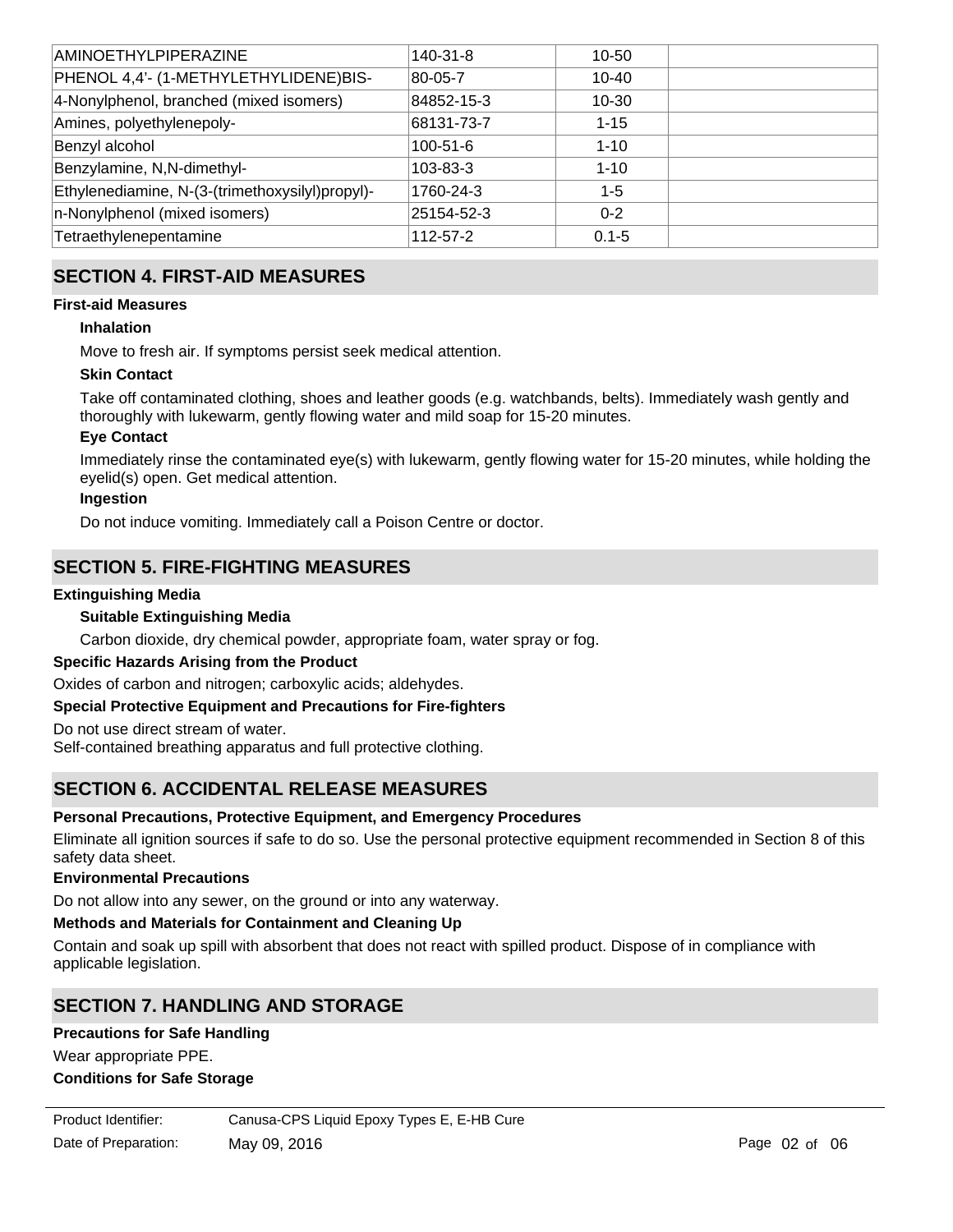Store in an area that is: cool, dry. Adequate general ventilation is recommended; local ventilation if in a confined or restricted area.

# **SECTION 8. EXPOSURE CONTROLS/PERSONAL PROTECTION**

#### **Control Parameters**

|                                            | <b>ACGIH TLV®</b>          |             | <b>OSHA PEL</b>            |                | <b>AIHA WEEL</b> |            |
|--------------------------------------------|----------------------------|-------------|----------------------------|----------------|------------------|------------|
| <b>Chemical Name</b>                       | TWA                        | <b>STEL</b> | <b>TWA</b>                 | <b>Ceiling</b> | 8-hr TWA         | <b>TWA</b> |
| $PHENOL 4,4'-$<br>(1-METHYLETHYLIDENE)BIS- | <b>Not</b><br>established  |             | <b>Not</b><br>established  |                |                  |            |
| Benzyl alcohol                             | <b>Not</b><br>lestablished |             | <b>Not</b><br>lestablished |                | $10$ ppm         |            |

#### **Appropriate Engineering Controls**

General ventilation is usually adequate. Use local exhaust ventilation, if general ventilation is not adequate to control amount in the air.

#### **Individual Protection Measures**

#### **Eye/Face Protection**

Wear chemical safety goggles. Wear chemical safety goggles and face shield when contact is possible.

#### **Skin Protection**

Wear chemical protective clothing e.g. gloves, aprons, boots.

Suitable materials are: butyl rubber, Viton®, neoprene rubber. The following materials should NOT be used: natural rubber, nitrile rubber.

### **Respiratory Protection**

Wear a NIOSH approved air-purifying respirator with an organic vapour cartridge.

# **SECTION 9. PHYSICAL AND CHEMICAL PROPERTIES**

### **Basic Physical and Chemical Properties**

| Appearance                      | Amber.                 |
|---------------------------------|------------------------|
| Odour                           | Ammonia-like           |
| <b>Odour Threshold</b>          | Not available          |
| рH                              | Not applicable         |
| Relative Density (water $= 1$ ) | 1.04                   |
| <b>Solubility</b>               | Not available in water |
| <b>Other Information</b>        |                        |
| <b>Physical State</b>           | Liguid                 |

# **SECTION 10. STABILITY AND REACTIVITY**

#### **Possibility of Hazardous Reactions**

**Incompatible Materials** Avoid strong acids and oxidizers. **Hazardous Decomposition Products** Oxides of carbon and nitrogen. Carboxylic acids. Aldehydes. Hazardous polymerizations will not occur.

# **SECTION 11. TOXICOLOGICAL INFORMATION**

#### **Likely Routes of Exposure**

Inhalation; skin contact; eye contact; ingestion.

#### **Acute Toxicity**

Date of Preparation: May 09, 2016 **Page 03 of 06** Page 03 of 06 Product Identifier: Canusa-CPS Liquid Epoxy Types E, E-HB Cure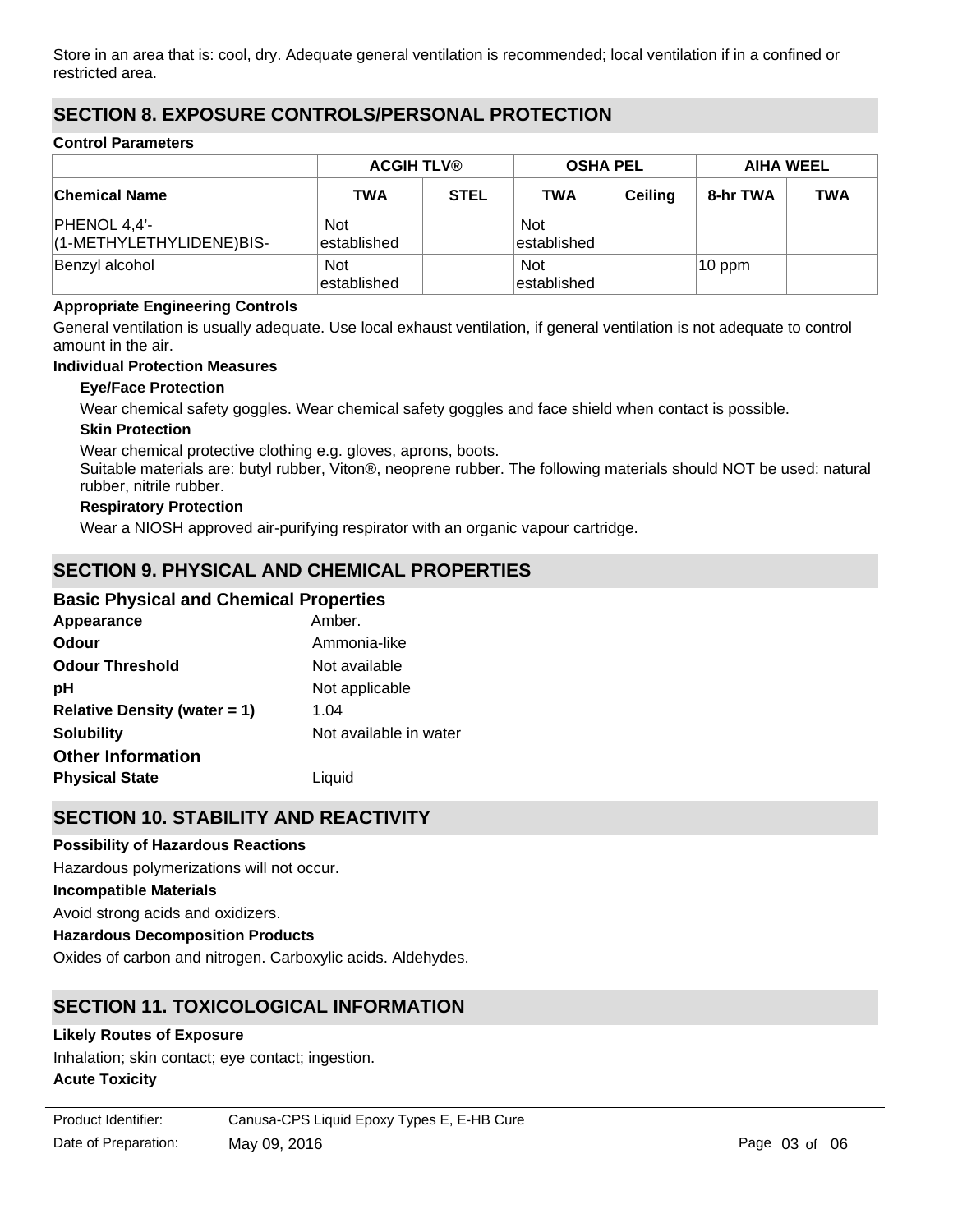| <b>Chemical Name</b>                               | <b>LC50</b>                                              | LD50 (oral)             | LD50 (dermal)             |
|----------------------------------------------------|----------------------------------------------------------|-------------------------|---------------------------|
| AMINOETHYLPIPERAZINE                               |                                                          | 2140 mg/kg (rat)        | 880 mg/kg (rabbit)        |
| PHENOL 4,4'-<br>(1-METHYLETHYLIDENE)<br>BIS-       |                                                          | 3300 mg/kg (female rat) | 3600 mg/kg (rabbit)       |
| Benzyl alcohol                                     | $>$ 4168-5400 mg/m3 (rat)<br>(4-hour exposure) (aerosol) | 1230-1580 mg/kg (rat)   | < 5250 mg/kg (guinea pig) |
| n-Nonylphenol (mixed<br>isomers)                   |                                                          | 1600-1620 mg/kg (rat)   | 2140 mg/kg (rabbit)       |
| Benzylamine, N,N-dimethyl-                         |                                                          | 265 mg/kg (rat)         | 1660 mg/kg (rabbit)       |
| Ethylenediamine,<br>N-(3-(trimethoxysilyl)propyl)- |                                                          | 2413 mg/kg (rat)        | 2009 mg/kg (rat)          |
| Tetraethylenepentamine                             |                                                          | 3990 mg/kg (rat)        | 660 mg/kg (rabbit)        |
| 4-Nonylphenol, branched<br>(mixed isomers)         |                                                          | 1300 mg/kg (rat)        |                           |

# **Serious Eye Damage/Irritation**

May cause irritation and burns.

### **STOT (Specific Target Organ Toxicity) - Single Exposure**

### **Inhalation**

May cause irritation. May damage contacted tissue and produce scarring.

### **Skin Absorption**

May cause irritation. May cause burns. May cause allergic reaction.

### **Ingestion**

Harmful if swallowed.

### **Respiratory and/or Skin Sensitization**

Sensitization may occur following exposure to the liquid or vapour.

# **Carcinogenicity**

| <b>Chemical Name</b>                               | <b>IARC</b>       | <b>ACGIH®</b>  | <b>NTP</b> | <b>OSHA</b>       |
|----------------------------------------------------|-------------------|----------------|------------|-------------------|
| AMINOETHYLPIPERAZINE                               | <b>Not Listed</b> | Not designated | Not Listed | Not Listed        |
| PHENOL 4.4'-<br>(1-METHYLETHYLIDENE)<br>BIS-       | <b>Not Listed</b> | Not Listed     | Not Listed | Not Listed        |
| Benzyl alcohol                                     | <b>Not Listed</b> | Not Listed     | Not Listed |                   |
| n-Nonylphenol (mixed<br>(isomers                   | Not Listed        | Not designated | Not Listed | Not Listed        |
| Benzylamine, N,N-dimethyl-                         | Not Listed        | Not designated | Not Listed | Not Listed        |
| Ethylenediamine,<br>N-(3-(trimethoxysilyl)propyl)- | Not Listed        | Not designated | Not Listed | Not Listed        |
| Tetraethylenepentamine                             | Not Listed        | Not Listed     | Not Listed | Not Listed        |
| 4-Nonylphenol, branched<br>(mixed isomers)         | Not Listed        | Not designated | Not Listed | <b>Not Listed</b> |
| Amines, polyethylenepoly-                          | Not Listed        | Not Listed     | Not Listed | Not Listed        |

### **Reproductive Toxicity**

# **Sexual Function and Fertility**

May cause effects on sexual function and/or fertility.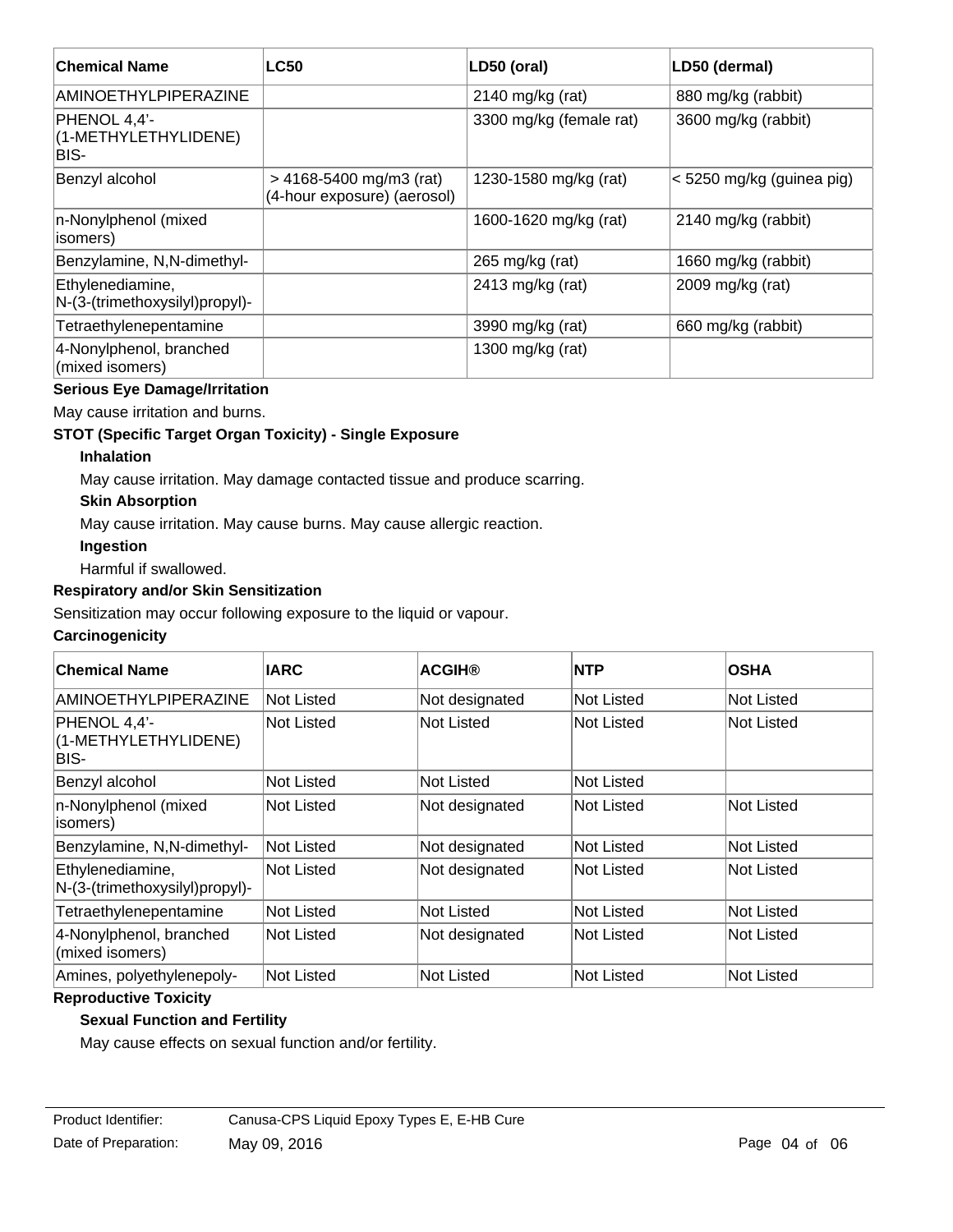# **SECTION 12. ECOLOGICAL INFORMATION**

#### **Ecotoxicity**

May be toxic to aquatic organisms. May cause long-term adverse effects in the aquatic environment. **Acute Aquatic Toxicity**

| <b>Chemical Name</b>                             | <b>LC50 Fish</b>                                                                                     | <b>EC50 Crustacea</b>                                            | ErC50 Aquatic<br><b>Plants</b> | ErC50 Algae |
|--------------------------------------------------|------------------------------------------------------------------------------------------------------|------------------------------------------------------------------|--------------------------------|-------------|
| <b>AMINOETHYLPIPERAZIN</b><br>Е                  | 2190 mg/L<br>(Pimephales<br>promelas (fathead<br>minnow); 96-hour;<br>flow-through)                  |                                                                  |                                |             |
| PHENOL 4,4'-<br>(1-<br>METHYLETHYLIDENE)<br>BIS- | 4.6 $mg/L$<br>(Pimephales<br>promelas (fathead<br>minnow); 48-hour;<br>fresh water;<br>flow-through) | $2.7$ mg/L<br>(Selenastrum<br>capricornutum<br>(algae); 96-hour) |                                |             |
| Benzyl alcohol                                   | 770 mg/L<br>(Pimephales<br>promelas (fathead<br>minnow); 48-hour;<br>fresh water; static)            | mg/L (Daphnia<br>magna (water flea);<br>48-hour)                 |                                |             |
| n-Nonylphenol (mixed<br>isomers)                 | $0.164$ mg/L<br>(Pimephales<br>promelas (fathead<br>minnow); 48-hour;<br>flow-through)               |                                                                  |                                |             |

# **SECTION 13. DISPOSAL CONSIDERATIONS**

### **Disposal Methods**

Dispose of as hazardous waste. Dispose of in compliance with all federal, state, provincial, municipal and local legislation.

# **SECTION 14. TRANSPORT INFORMATION**

| <b>Regulation</b> | UN No.         | <b>Proper Shipping Name</b>      | <b>Transport Hazard</b><br>Class(es) | <b>Packing</b><br>Group |
|-------------------|----------------|----------------------------------|--------------------------------------|-------------------------|
| Canadian TDG      | $ 2735\rangle$ | Amines, Liquid, Corrosive, N.O.S | Class 8                              | Ш                       |

**Special Precautions** Not applicable

#### **Transport in Bulk According to Annex II of MARPOL 73/78 and the IBC Code**

Not applicable

# **SECTION 15. REGULATORY INFORMATION**

#### **Safety, Health and Environmental Regulations**

The regulatory information provided is not intended to be comprehensive. Other local, state, provincial, federal international or country specific regulations may apply to this material.

# **SECTION 16. OTHER INFORMATION**

| <b>NFPA Rating</b>   |                 | Health - 2 Flammability - 2                | Instability - 0 |               |
|----------------------|-----------------|--------------------------------------------|-----------------|---------------|
|                      | <b>Based on</b> | AMINOETHYLPIPERAZINE                       |                 |               |
| Product Identifier:  |                 | Canusa-CPS Liquid Epoxy Types E, E-HB Cure |                 |               |
| Date of Preparation: | May 09, 2016    |                                            |                 | Page 05 of 06 |